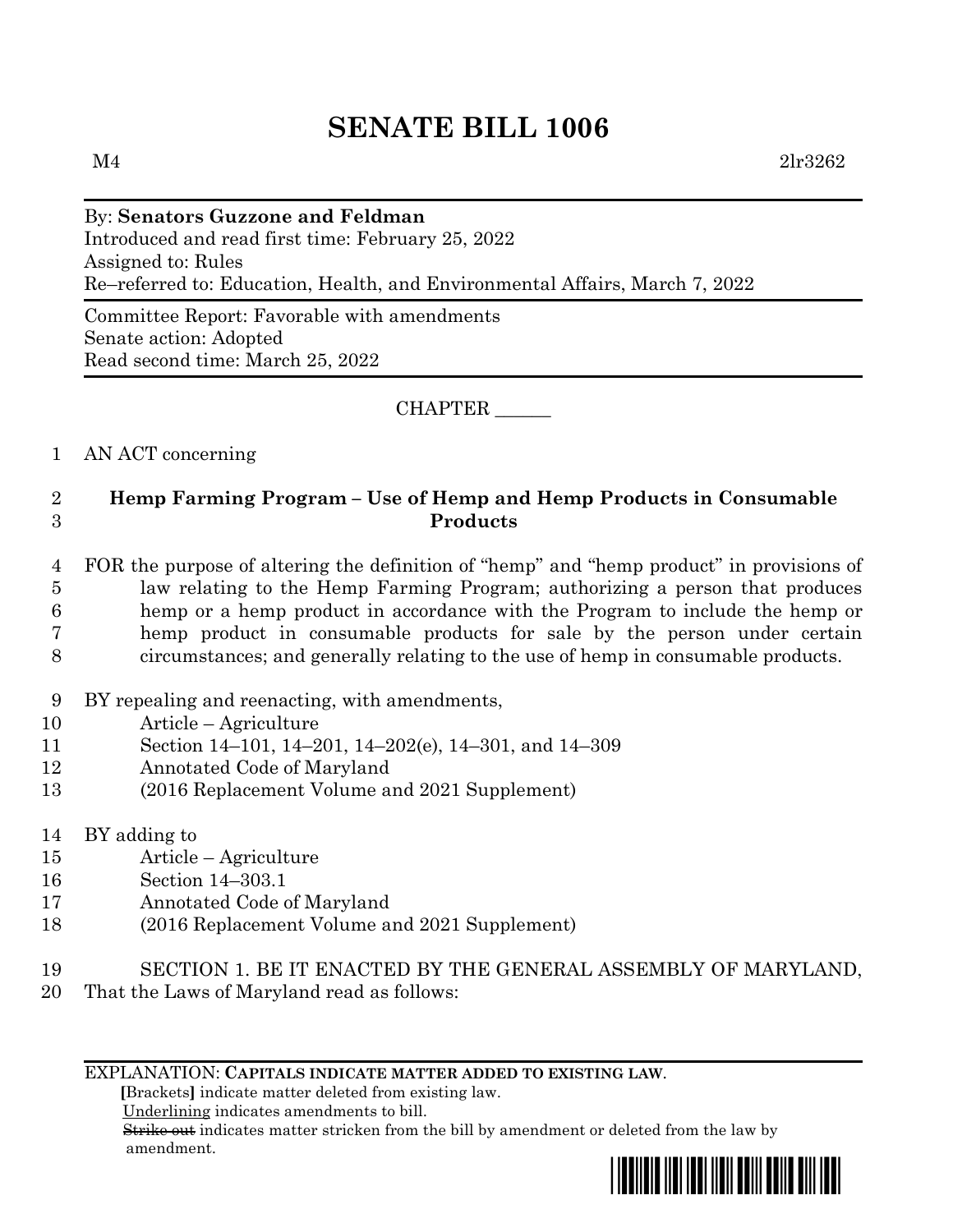|                            | $\overline{2}$<br><b>SENATE BILL 1006</b>                                                                                                                                                                                                                                                                                            |
|----------------------------|--------------------------------------------------------------------------------------------------------------------------------------------------------------------------------------------------------------------------------------------------------------------------------------------------------------------------------------|
| $\mathbf{1}$               | Article - Agriculture                                                                                                                                                                                                                                                                                                                |
| $\overline{2}$             | $14 - 101.$                                                                                                                                                                                                                                                                                                                          |
| $\boldsymbol{3}$           | In this title the following words have the meanings indicated.<br>(a)                                                                                                                                                                                                                                                                |
| 4<br>5                     | "Fund" means the Hemp Farming Fund established under $\S$ 14–304 of this<br>(b)<br>title.                                                                                                                                                                                                                                            |
| 6<br>7<br>8<br>9           | "Hemp" means the plant Cannabis sativa L. and any part of that plant,<br>$\left(1\right)$<br>(c)<br>including all derivatives, extracts, cannabinoids, isomers, acids, salts, and salts of isomers,<br>whether growing or not, with a delta-9-tetrahydrocannabinol concentration that does not<br>exceed 0.3% on a dry weight basis. |
| 10<br>11                   | "Hemp" does not include any plant or part of a plant intended for a use<br>(2)<br>that is regulated under Title 13, Subtitle 33 of the Health – General Article.                                                                                                                                                                     |
| 12<br>13                   | "Hemp product" means a product derived from hemp produced in accordance<br>(d)<br>with Subtitle 3 of this title.                                                                                                                                                                                                                     |
| 14<br>15                   | "Independent testing laboratory" has the meaning stated in $\S 13-3301$ of the<br>(e)<br>Health – General Article.                                                                                                                                                                                                                   |
| 16<br>17                   | "Institution of higher education" has the meaning stated in the federal<br>$[(f)]$ (D)<br>Higher Education Act of 1965.                                                                                                                                                                                                              |
| 18                         | $14 - 201.$                                                                                                                                                                                                                                                                                                                          |
| 19<br>20                   | (A) In this subtitle[J] THE FOLLOWING WORDS HAVE THE MEANINGS<br><b>INDICATED.</b>                                                                                                                                                                                                                                                   |
| 21<br>22<br>23<br>24<br>25 | "HEMP" MEANS THE PLANT CANNABIS SATIVA L. AND ANY PART<br>(1)<br>(B)<br>OF THAT PLANT, INCLUDING ALL DERIVATIVES, EXTRACTS, CANNABINOIDS,<br>ISOMERS, ACIDS, SALTS, AND SALTS OF ISOMERS, WHETHER GROWING OR NOT, WITH<br>A DELTA-9-TETRAHYDROCANNABINOL CONCENTRATION THAT DOES NOT EXCEED<br>0.3% ON A DRY WEIGHT BASIS.           |
| 26<br>$27\,$<br>28         | "HEMP" DOES NOT INCLUDE ANY PLANT OR PART OF A PLANT<br>(2)<br>INTENDED FOR A USE THAT IS REGULATED UNDER TITLE 13, SUBTITLE 33 OF THE<br><b>HEALTH - GENERAL ARTICLE.</b>                                                                                                                                                           |
| 29                         | "Program" means the Hemp Research Pilot Program.<br>(C)                                                                                                                                                                                                                                                                              |
| 30                         | $14 - 202.$                                                                                                                                                                                                                                                                                                                          |
| 31                         | (e)<br>In order to carry out the purpose of the Program:                                                                                                                                                                                                                                                                             |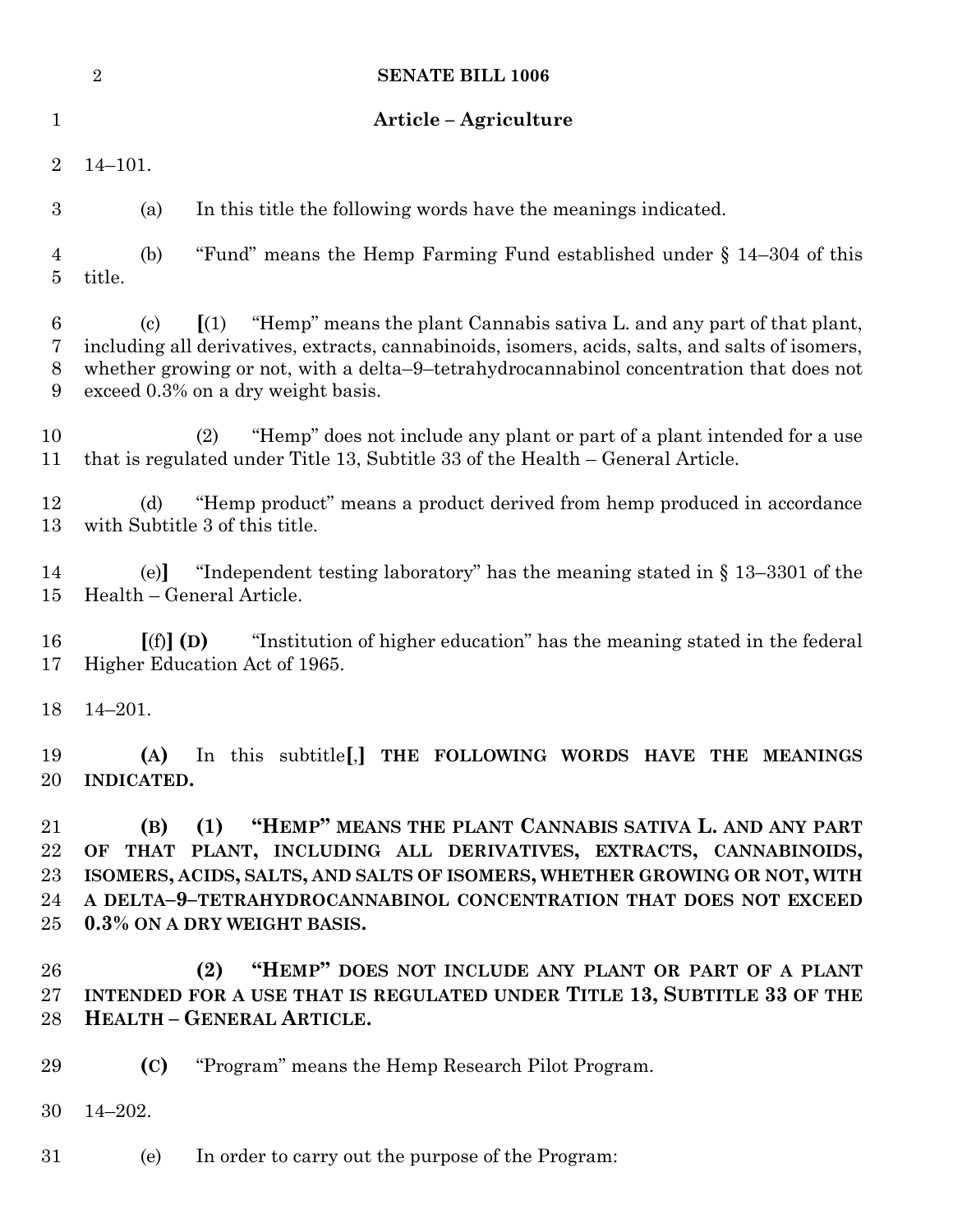(1) To the extent necessary, the Department or an institution of higher education may contract with a person to grow or cultivate hemp; and

 (2) A person that grows or cultivates hemp under the Program may purchase or otherwise obtain seeds that produce plants that meet the definition of "hemp" under **[**§ 14–101**] § 14–201** of this **[**title**] SUBTITLE**.

14–301.

 **(A)** In this subtitle**[**,**] THE FOLLOWING WORDS HAVE THE MEANINGS INDICATED.**

 **(B) (1) "HEMP" MEANS THE PLANT CANNABIS SATIVA L. AND ANY PART OF THAT PLANT, INCLUDING ALL DERIVATIVES, EXTRACTS, CANNABINOIDS, ISOMERS, ACIDS, SALTS, AND SALTS OF ISOMERS, WHETHER GROWING OR NOT, WITH A DELTA–9–TETRAHYDROCANNABINOL CONCENTRATION THAT DOES NOT EXCEED 0.3% ON A DRY WEIGHT BASIS.**

 **(2) "HEMP" INCLUDES COMPOUNDS THAT OCCUR IN THE PLANT CANNABIS SATIVA L. THAT IMPART SMELL, TASTE, OR BOTH SMELL AND TASTE.**

- 
- **(3) "HEMP" DOES NOT INCLUDE:**

 **(I) ANY ANY PLANT OR PART OF A PLANT INTENDED FOR A USE THAT IS REGULATED UNDER TITLE 13, SUBTITLE 33 OF THE HEALTH – GENERAL ARTICLE; OR**

- 
- **(II) SYNTHETICALLY MANUFACTURED CANNABINOIDS.**

 **(C) (1) "HEMP PRODUCT" MEANS A PRODUCT DERIVED FROM HEMP PRODUCED IN ACCORDANCE WITH THIS SUBTITLE.**

**(2) "HEMP PRODUCT" INCLUDES:**

## **(I) A PLANT, OR ANY PART OF A PLANT, WITH A TOTAL TETRAHYDROCANNABINOL DELTA–9–TETRAHYDROCANNABINOL CONCENTRATION THAT DOES NOT EXCEED 1% ON A DRY WEIGHT BASIS; AND**

 **(II) ACIDIC FORMS OF CANNABINOIDS EXTRACTED IN A COMMERCIAL KITCHEN FROM THE PLANT CANNABIS SATIVA L., INCLUDING:**

- **1. TETRAHYDROCANNABINOLIC ACID; AND**
- **2. CANNABIDIOLIC ACID.**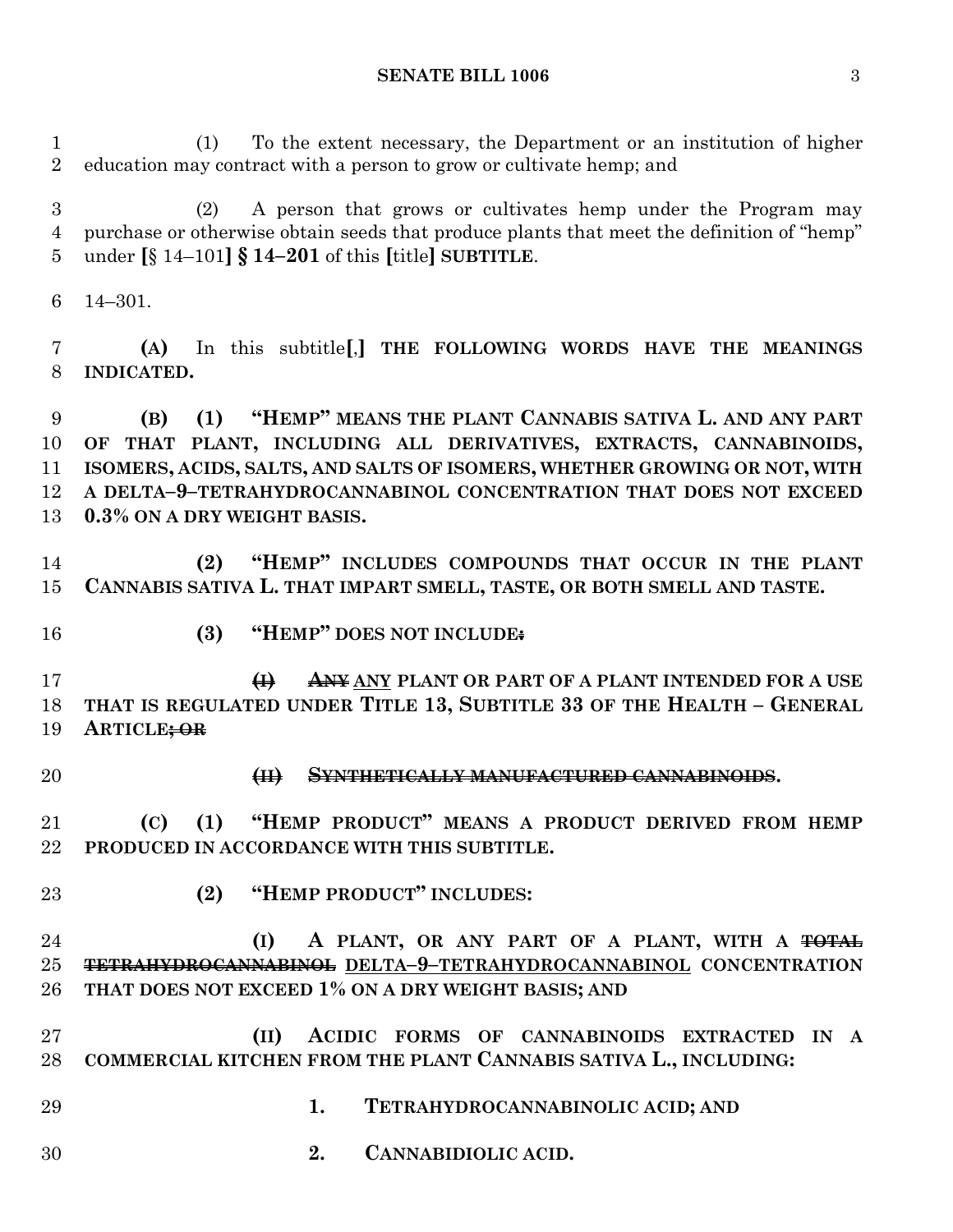#### **SENATE BILL 1006**

**(D)** "Program" means the Hemp Farming Program.

**14–303.1.**

 **(A) SUBJECT TO SUBSECTION (B) OF THIS SECTION, A PERSON THAT PRODUCES HEMP OR A HEMP PRODUCT IN ACCORDANCE WITH THIS SUBTITLE MAY INCLUDE THE HEMP OR HEMP PRODUCT IN CONSUMABLE PRODUCTS FOR SALE BY THE PERSON.**

 **(B) (1) BEFORE A PERSON MAY OFFER FOR SALE A CONSUMABLE PRODUCT THAT INCLUDES HEMP OR A HEMP PRODUCT, THE PERSON SHALL ENSURE THAT THE HEMP OR HEMP PRODUCT IS TESTED BY AN INDEPENDENT TESTING LABORATORY TO ENSURE:**

 **(I) THE HEMP OR HEMP PRODUCT MEETS APPLICABLE SAFETY STANDARDS; AND**

 **(II) THE TOTAL TETRAHYDROCANNABINOL DELTA–9–TETRAHYDROCANNABINOL CONCENTRATION OF THE HEMP PRODUCT DOES NOT EXCEED 1% ON A DRY WEIGHT BASIS.**

 **(2) IF A PERSON PRODUCES A HEMP PRODUCT THAT EXCEEDS A TOTAL TETRAHYDROCANNABINOL DELTA–9–TETRAHYDROCANNABINOL CONCENTRATION OF 1% ON A DRY WEIGHT BASIS, THE PERSON MAY INCLUDE THE HEMP PRODUCT IN CONSUMABLE PRODUCTS FOR SALE BY THE PERSON IF THE HEMP PRODUCT IS DILUTED TO AN ALLOWABLE CONCENTRATION CONFIRMED BY AN INDEPENDENT TESTING LABORATORY.**

- 14–309.
- (a) (1) A person may not knowingly:
- (i) Fail to comply with the Department's plan for monitoring and 25 regulating the production of hemp established under  $\S$  14–305 of this subtitle;
- (ii) Misrepresent or fail to provide the legal description of land on which hemp is produced;
- (iii) Produce hemp without a valid license; **[**or**]**

 (iv) Produce plants, or any part of a plant, that exceeds a delta–9–tetrahydrocannabinol concentration of 0.3% on a dry weight basis**; OR**